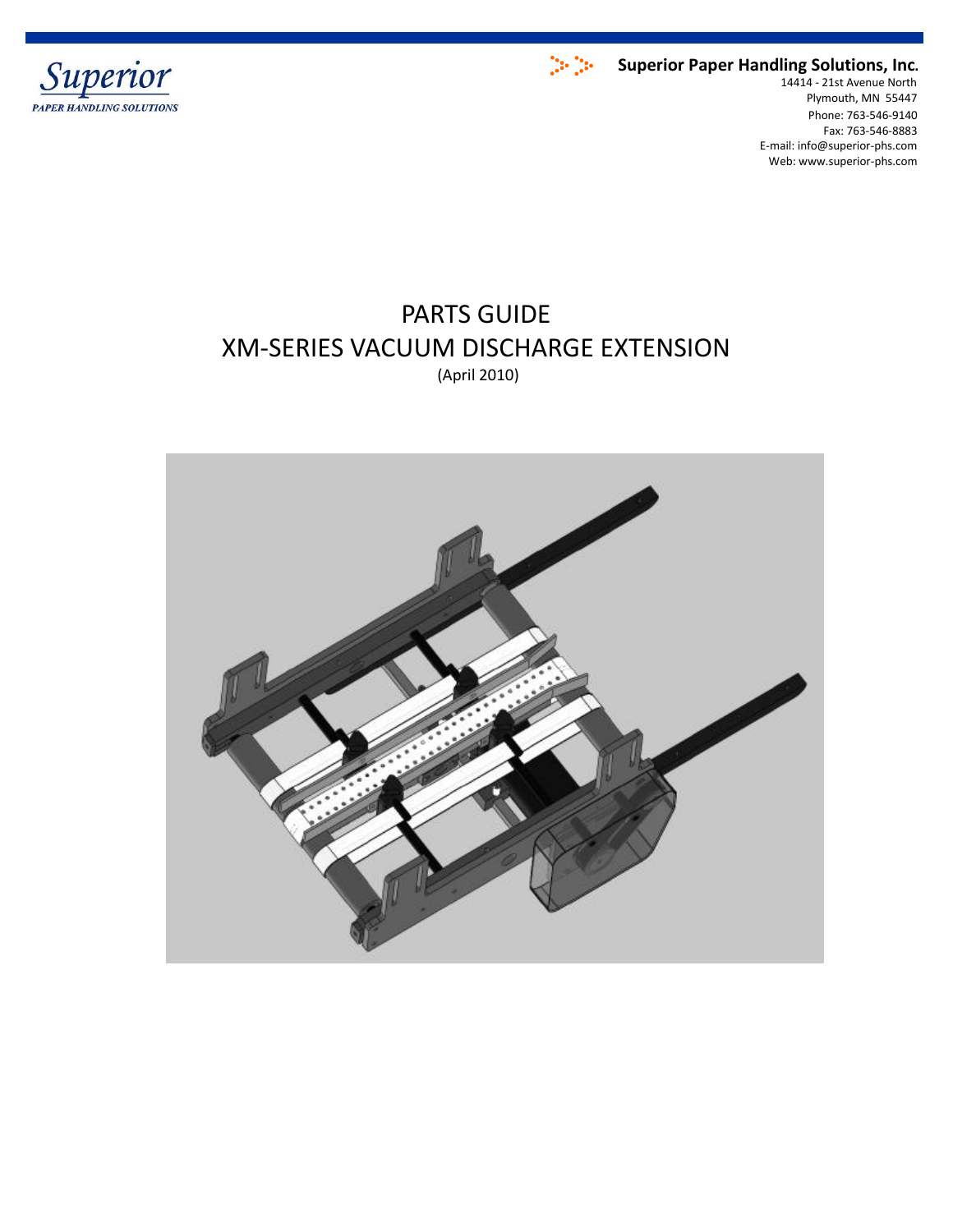



Phone: 763-546-9140 Fax: 763-546-8883 E-mail: info@superior-phs.com Web: www.superior-phs.com 14414 - 21st Avenue North Plymouth, MN 55447

#### **VACUUM DISCHARGE EXTENSION ASSEMBLY**

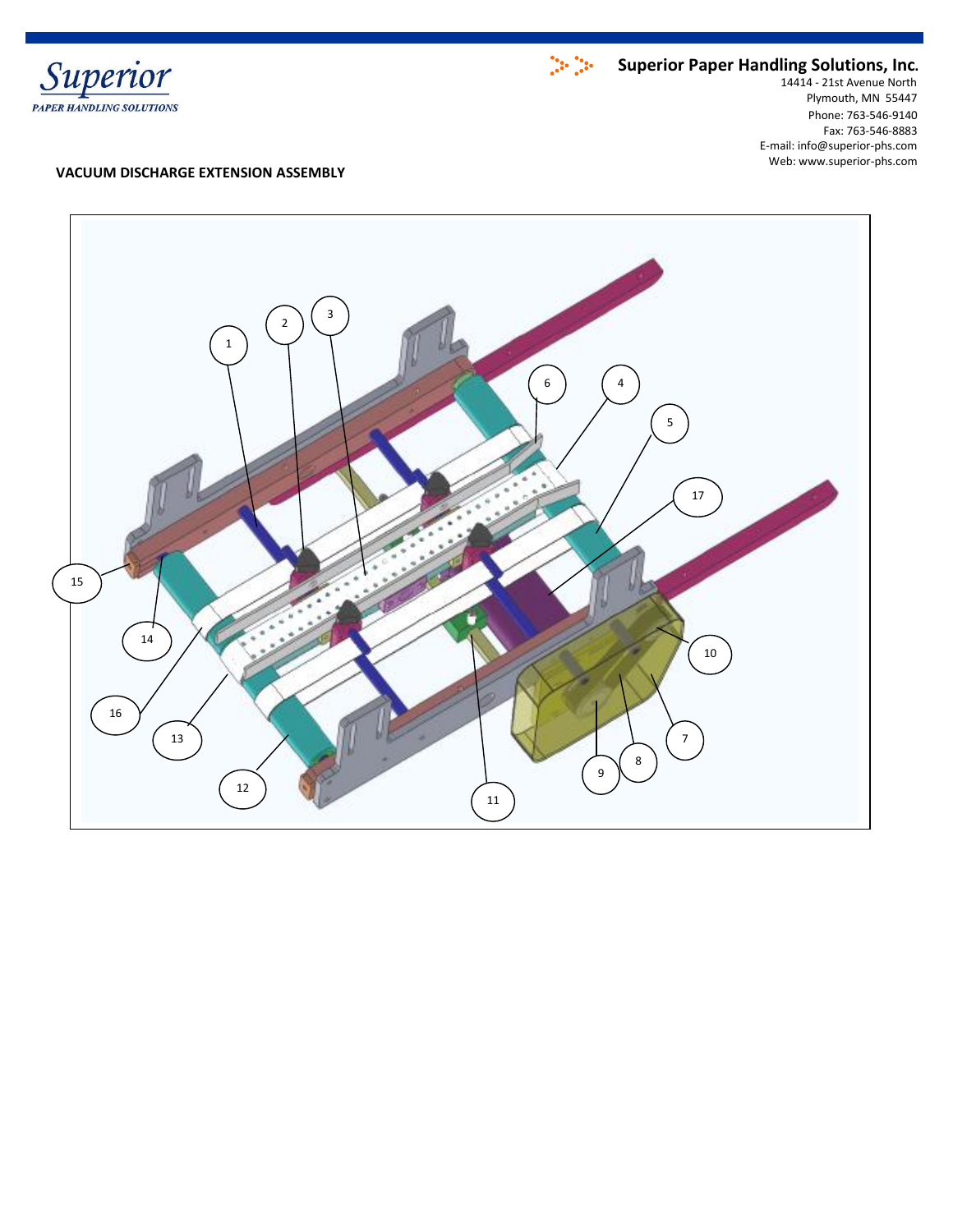



Phone: 763-546-9140 Fax: 763-546-8883 E-mail: info@superior-phs.com Web: www.superior-phs.com 14414 - 21st Avenue North Plymouth, MN 55447

| <b>Item</b>             | Qty            | <b>Description</b>                      | <b>Part Number</b> |
|-------------------------|----------------|-----------------------------------------|--------------------|
| $\mathbf{1}$            | $\overline{2}$ | <b>Idler Shaft</b>                      | 100139             |
|                         |                |                                         |                    |
| $\overline{2}$          | 4              | Lobed Knob, 10/32 x 1/2                 | 100391             |
|                         | 4              | <b>Adjust Shaft, Side Guide</b>         | 100642             |
|                         | 4              | <b>Side Guide Mount Block</b>           | 100650             |
| $\overline{\mathbf{3}}$ | $\mathbf{1}$   | <b>Vacuum Manifold</b>                  | 100636             |
|                         | $\mathbf{1}$   | <b>Center Vacuum Belt</b>               | 100659             |
|                         | $\mathbf{1}$   | <b>Threaded Manifold Plate</b>          | 100654             |
|                         | 4              | <b>Manifold Mount Plate</b>             | 100655             |
|                         | 1              | <b>Blank Manifold Plate</b>             | 100656             |
| 4                       | $\mathbf{1}$   | <b>Crowned Drive Pulley 1.5"</b>        | 100637             |
| 5                       | $\overline{2}$ | Drive Pulley Long, 5"                   | 100640             |
|                         | $\mathbf{1}$   | <b>Main Drive Shaft</b>                 | 100651             |
|                         | $\overline{2}$ | <b>R8 Bearing</b>                       | 100141             |
| 6                       | $\mathbf{2}$   | <b>Side Guide</b>                       | 100641             |
| 7                       | $\mathbf{1}$   | <b>Guard. Drive Belt</b>                | 100643             |
| 8                       | $\mathbf{1}$   | 375-5M-15 Drive Belt                    | 100657             |
| 9                       | $\mathbf{1}$   | 30 Tooth 5M-15 Pulley                   | 100658             |
| 10                      | $\mathbf{1}$   | 22 Tooth 5M-15 Pulley                   | 100622A            |
| 11                      | $\mathbf{1}$   | <b>Belt Guide Mount Bar</b>             | 100647             |
|                         | $\mathbf{2}$   | <b>Belt Guide Block</b>                 | 103009A            |
|                         | 4              | Spacer, Belt Guide                      | 103020             |
|                         | $\mathbf{2}$   | Lobed Knob, 10/32 x 3/4                 | 100392             |
| 12                      | $\overline{2}$ | Idler Pulley Long, 5"                   | 100639             |
|                         | 4              | <b>R8 Bearing</b>                       | 100141             |
| 13                      | $\mathbf{1}$   | <b>Crowned Idler Pulley 1.5"</b>        | 100638             |
|                         | $\mathbf{2}$   | <b>R8 Bearing</b>                       | 100141             |
| 14                      | $\mathbf{1}$   | <b>Idler Tension Shaft</b>              | 100652             |
| 15                      | $\overline{2}$ | <b>Tension Plate</b>                    | 100653             |
| 16                      | $\overline{2}$ | <b>Outer Transport Belt</b>             | 100660             |
| 17                      | $\mathbf{1}$   | <b>DC Motor</b>                         | 100571             |
| <b>NS</b>               | $\mathbf{1}$   | <b>Motor Controller</b>                 | 100589             |
| <b>NS</b>               |                | <b>Spring Loaded Nip Wheel Assembly</b> | 100437             |
| <b>NS</b>               |                | <b>Deflector Plate</b>                  | 100566             |

**NS = Not Shown**